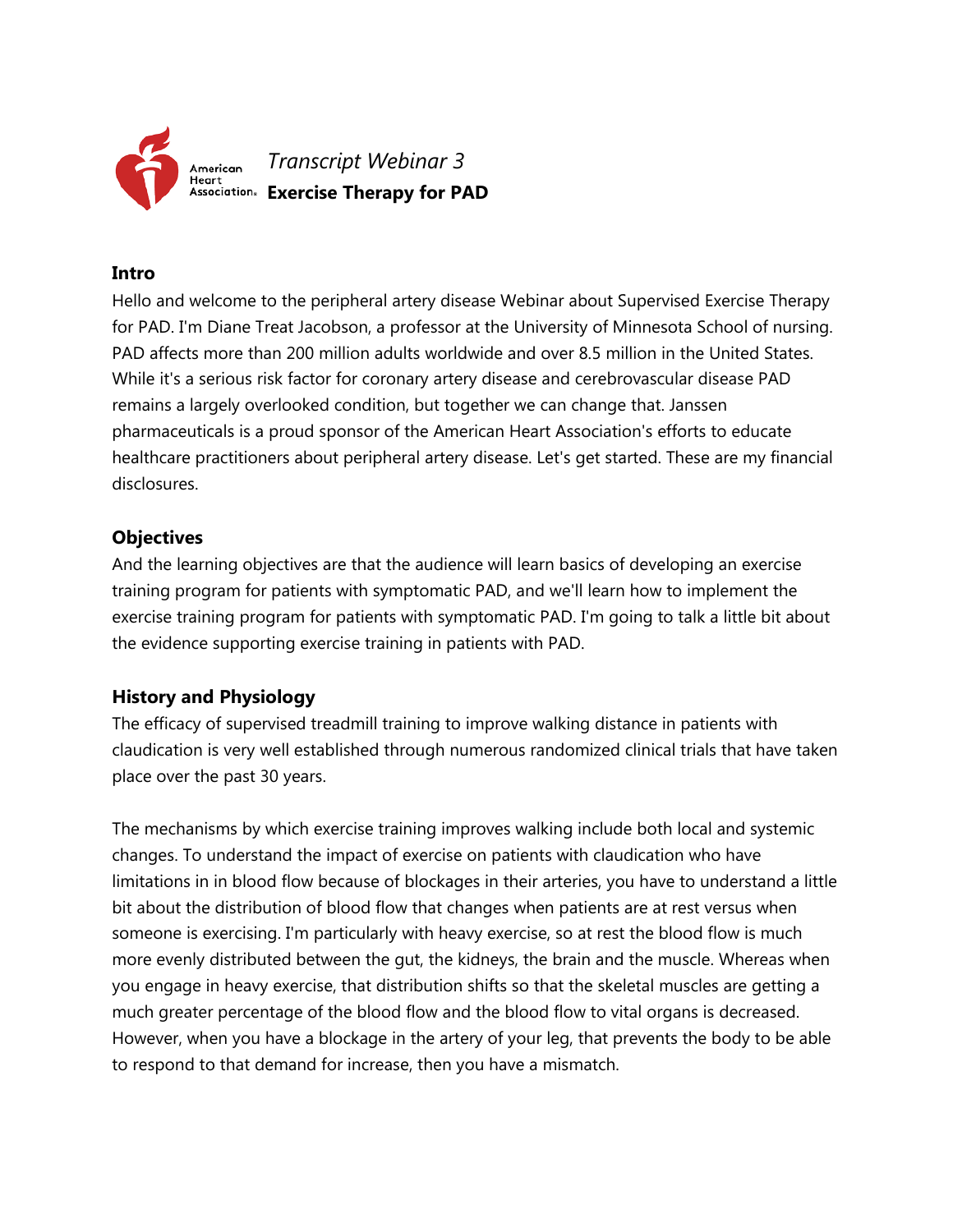This slide depicts what's happening inside the artery in the normal artery on the top and the bottom artery, an abnormal diseased artery on the bottom. So if you have a normal artery without any obstruction, you have laminar flow. There's nothing obstructing the flow, the endothelial cells are healthy and they release substances that can help mediate vasodilation demand, in response to increased demand. So you have no ischemic pain. You can maintain that the distal pressure and flow, you have a normal ABI. The oxygen supply and demand is matched. Efficient oxidation and low oxidative stress. However, when you have a stenosis in an artery that prevents the flow of blood through, you have turbulent flow, there's a pressure drop across that stenosis, so there's lower pressure inside the artery. You also have impaired endothelial function, and the inability to increase the flow with exercise, which as you saw on the left side, is imperative.

The ankle brachial index is reduced. The oxygen supply and demand mismatch such that the demand far exceeds the supply. You have inefficient oxidation, high oxidant stress, and this causes ischemic pain, which occurs in patients with claudication every time they walk.

# **Pathophysiology of PAD**

So the pathophysiology of PAD is a vicious cycle. You have the reduced lumen that is caused by the atherosclerotic obstruction, reduced blood flow and oxygen delivery, which leads to endothelial dysfunction, ischemia, systemic inflammation, ultimately skeletal muscle fiber denervation, atrophy and altered aerobic muscle metabolism, poor aerobic capacity, reduced strength and endurance, which then leads to impaired walking and decreased quality of life, and then deconditioning and worsening of risk factors which further can advance the disease and so breaking the cycle of the pathophysiology of PAD is imperative and exercise is a wonderful therapy to be able to do that. Now, the mechanisms by which exercise may improve function and symptoms include a number of them, but improving endothelial function, improving muscle metabolism, improving mitochondrial function, also increasing muscle strength and improved walking economy are also factors that may be part of this.

### **Mechanisms of Exercise-Based Improvements**

Also, people may increase their pain threshold or tolerance, but in addition with education, they come to understand that claudication will be uncomfortable and not pleasant is not necessarily dangerous and so that they don't need to keep on limiting and limiting and limiting how much they exercise. In fact, if they keep moving, they'll be able to do more with less pain.

### **Studies for Treadmill Training for Claudication**

This slide summarizes 15 studies that looked at treadmill exercise training for claudication. There's a wide range of response, but overall there's a very significant improvement in both the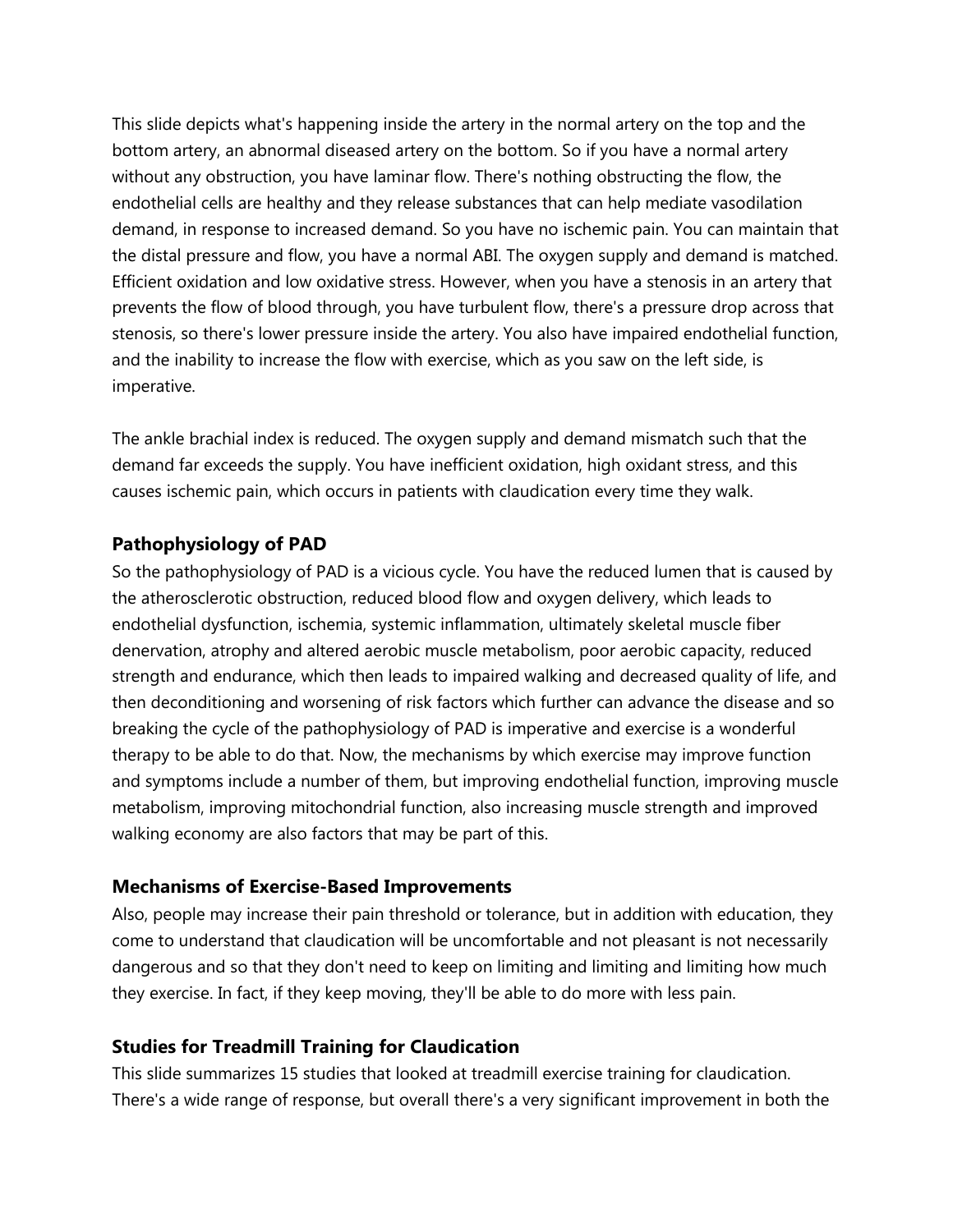change in claudication onset distance and then the change in the peak walking distance and in the 12 weeks. Changes are substantial for both of these outcomes in 24 weeks. In this metaanalysis, the studies that did 24 to 52 weeks were even more substantial. So a big body of evidence supporting treadmill exercise for claudication.

In those studies, the treadmill exercise was done in a very traditional way where you have people walk into moderate to moderately severe pain, rest until the pain goes away. And then walk again.

There has also been a group of people from Poland who have looked at four studies that do a 12 week intervention of treadmill training to the onset of pain only. So instead of walking into pain, you're stopping before the pain starts. They've seen a substantial increase in pain-free walking distance and in peak walking distance with no increases in inflammation after the exercise training. And so the ischemia that's induced during, during with in patients with claudication during exercise can cause inflammation and in particularly in patients with more severe disease, this can be quite substantial. And so in this study, they didn't see an increase in these inflammatory markers, which is a positive thing. Also the formability of the erythrocytes. So the ability of them to be pliable and maybe slip through smaller spaces was improved in the exercise group with no improvement in the control group.

Now, the fourth study that they did compared the two treadmill walking protocols, the traditional treadmill walking into moderate to severe discomfort versus treadmill walking only to onset. And both groups had statistically significant improvement in walking distance without any difference between groups. So they both had really substantial increases in both pain-free and improved walking distance and no differences between them. So this is an option for patients who may be extremely pain averse and don't want to walk into pain if they can walk far enough before they get the pain, maybe that's enough of an aerobic benefit too to have them improve.

### **Studies for Non-Treadmill-Based Training for Claudication**

There are a few studies that have looked at lower extremity cycling and those have been a little more mixed. One study which was only six weeks in length and had a much more modest improvement with legs cycling compared to treadmill training. But then there have been a couple of other studies, one of only six weeks and one 24 weeks, that have shown more substantial increases in both pain-free and peak walking distance. So I think the jury's out a little bit on cycling and cycling may be a perfectly fine mode of exercise for some patients who can't do other modes of exercise. Also, there's been some evidence about the effect of aerobic upper body exercise, arm cycling or arm ergometry, has been shown to improve both the pain-free walking distance or onset of quite a distance and peak walking distance in a couple of different studies.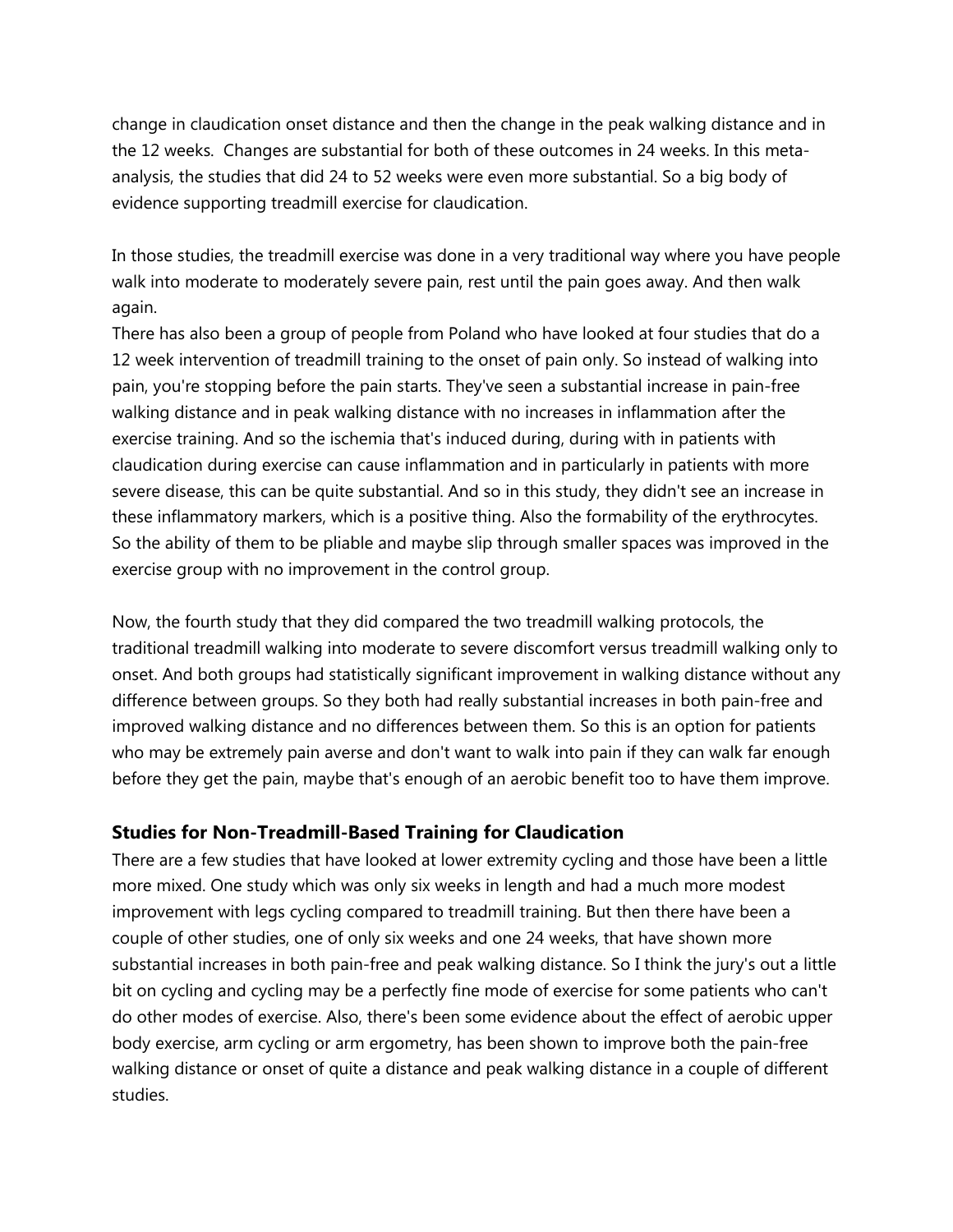And also one of these studies found that there was a delay in how long it took for the oxygenated hemoglobin to decrease to the bottom in the calf muscle following 12 weeks of arm exercise. So there's some signal of benefit here. In Minnesota, we did a study, the Exercise Training for Claudication study, which was a pilot study looking at the relative efficacy of supervised treadmill training in the traditional manner versus arm ergometry alone, or a combination of both versus usual care. And we also found that there was an improvement in both the onset of claudication distance and the peak walking distance in both the treadmill and the arm groups. The combination group also saw benefit and there was no improvement in the control subjects in this study.

The CLEVER study compared supervised exercise training versus iliac artery stenting in patients who had aortic iliac disease. And this was a six month intervention in the exercise group and they compared that to optimal medical care and you can see in the slide that the supervised exercise in the green line had a significantly greater improvement in their peak walking time compared to the patients and the aortic iliac stenting or control groups. And the change in the claudication onset time was the same in these two groups and then you can see that at 18 months, which was 12 months after the intervention stopped, these effects were durable so that they maintain their peak walking time and clarification onset time. The cost effectiveness analysis of this study show that there was about \$122,000 per quality adjusted life year gained for stent versus supervised exercise. And that was a substantial amount but it was a minimal improvement of stent versus supervised exercise.

This was based on quality of life questionnaires, which had been a little bit better in the stent group than the supervised exercise group. But regardless, the conclusion in this paper was that given the increased expense and the marginal benefits of spending versus supervised exercise, there would appear to be no rational justification for covering stenting but not supervised exercise for the treatment of claudication. So taking the approach of not an either-or, but both should be covered.

### **2016 PAD Guideline Recommendations**

Now the new 2016 PAD guidelines have recommendations related to exercise. The first is similar to the original guidelines in 2005 that the patients with claudication supervised exercise is recommended to improve functional status and quality of life. And that's a Class I recommendation, the highest that you can get. And an additional recommendation was added that a supervised exercise program should be discussed as a treatment option for patients with claudication before revascularization.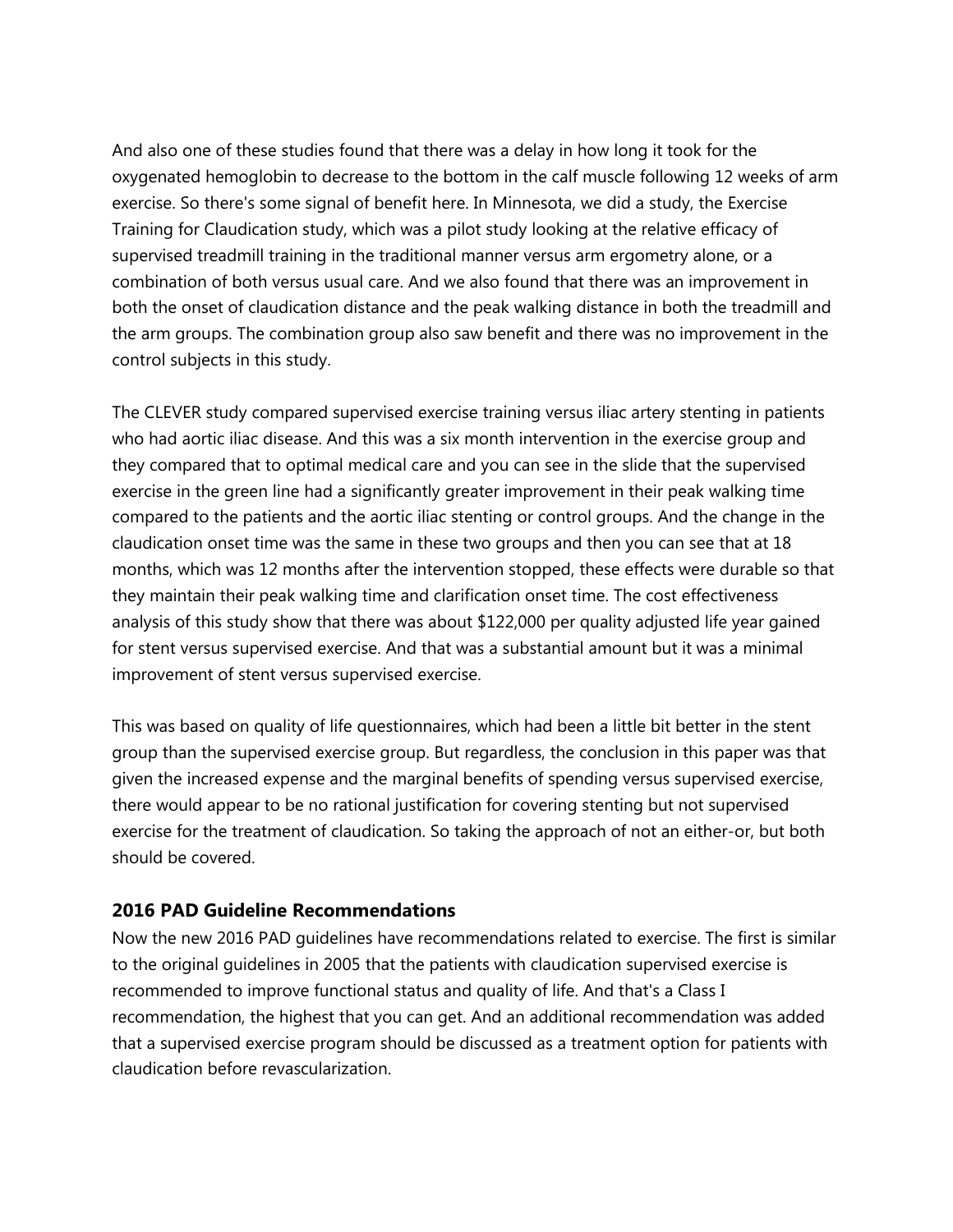So you don't have to jump to a procedure, you can offer exercise first. Also, because of some studies that I didn't present here in patients with PAD, a structured community or home based exercise with behavioral change techniques can be beneficial to improve walking ability. And that's based on several trials that have been recently published. And this is not just telling someone to go home and walk. This is really a structured program. We'll talk a little bit more about that in a second. And also because of the recent exercise, looking at other strategies that have shown to be somewhat effective, that alternative strategies may be appropriate. And I think that this would definitely be considered or should be considered in patients who have a very low walking ability and they can't walk for more than a few minutes. So they're really limiting their ability to get aerobic exercise.

# **Structured Programs for PAD Exercise**

So there are some definitions. The important thing is that when you're talking about a structured exercise program, if it's a planned program, it has individualized recommendations, and also recommendations for exercise progression so that you're constantly challenging the body to increase intensity, so that we can improve functional status over time. And there are a number of elements that are described that a supervised exercise program would have. I think the take home message for this is that this can be a standalone or within a cardiac rehabilitation program. It needs to be directly supervised by qualified healthcare providers, and is performed for a minimum of 30 to 45 minute sessions for at least three times a week for a minimum of 12 weeks. So there are definitions in the guidelines that can help us understand what this program should look like.

And then for a structured community or home based program, again, this isn't just a sit- home, go-home-and-walk program, this is a program that takes place in the personal setting of the patient rather than a clinical setting and it's self directed, but it has the guidance of healthcare providers and they provide a prescription regimen and counseling, to ensure that they understand how to do it, how to maintain it, and how to progress. And then they can also incorporate behavioral change techniques such as health coaching or use of activity monitors to help increase the effectiveness of these programs.

# **CMS Coverage For PAD Exercise Therapy**

So finally in 2017, after a long wait and many, many, many years of research and advocacy, a center for Medicare and Medicaid services or CMS proposed that the evidence was sufficient to cover supervised exercise therapy for patients with PAD and who had intermittent claudication. So the patients have to be symptomatic in order to be qualified for this benefit. And I think that this is coming from a place of that this is seen as a therapy to increase, to improve function, to improve symptoms – a little different than the traditional cardiac rehabilitation. This is more of a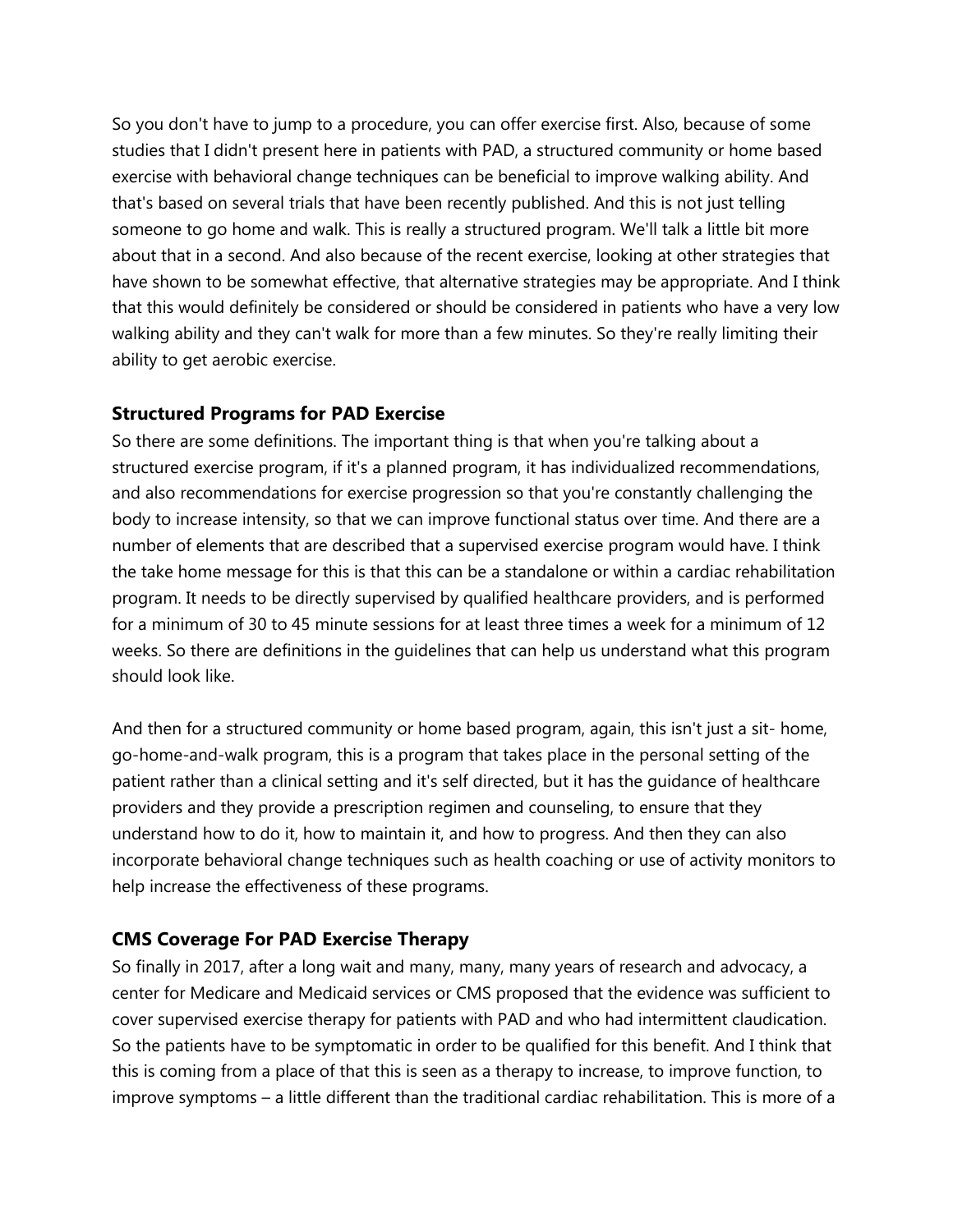therapy, active therapy. The session should last for 30 to 60 minutes and they should be comprised of a therapeutic exercise training program. They can be three sessions a week up to 12 weeks. There's a CPT code attached to this, and there's the providers have the discretion to refer patients for a second 36 sessions over 12 weeks if the patient continues to be symptomatic. And so that that will be covered. It's important to note that the first 12 weeks, the 36 sessions need to be completed within 12 weeks. And but the second 36 sessions can be completed over a longer period of time. And it sounds like there is a lifetime cap of 72 sessions.

Now in terms of reimbursement, there's the CPT code, there's the payment for an on campus hospital. Outpatient setting is about \$55 a session, but it's important to know that the patient has a 20 percent copay. And I think that the billing aspect of this and the reimbursement aspect of this is still a work in progress in terms of sites getting this set up and finding what the CMS is saying and also what the private insurance companies are saying. So many people who have a supplement may that may cover their copay and so that they won't have out of pocket expenses, which could be quite daunting for people. There are also CPT codes associated with this. They're listed here and then they get a little more complicated because you add a sixth character if you're talking about right leg, left leg or both legs.

So I want to talk a little bit about experience that we've been having in Minnesota implementing PAD in the clinical setting. So there've been two projects where we've been implementing this on the ground outside of a, of a formal clinical trial or research setting. The PAD Prairie initiative. In this we're working in four rural Minnesota communities, implementing supervised exercise for PAD. In addition, we're raising awareness for PAD, doing public screenings and other things, educating providers and nurses and teaching the cardiac rehab therapists how to do PAD rehab according to the guidelines that have been developed. Additionally, we've been implementing supervised exercise program therapy for PAD throughout the Fairview Health System here in the Twin Cities metro area, and this has been going on for three years. So both of these projects have had three years of experience implementing this in the real world.

#### **Programmatic Infrastructure**

And this allowed us to see the real world implications of this implementation in the patients that may have not been participating in a clinical trial or were not going to qualify. So what you need is to develop programmatic infrastructure – a medical director. You need to establish a referral process. Making providers aware of the availability of this therapy is really important and it may need changes to the electronic health record. You want to train the cardiac rehabilitation staff about how to implement supervised exercise therapy for PAD and develop an implementation process because it's a little bit different. Looks a little bit different in these patients compared to the patients that they see for cardiac rehab. Actually, our experience has been that the patients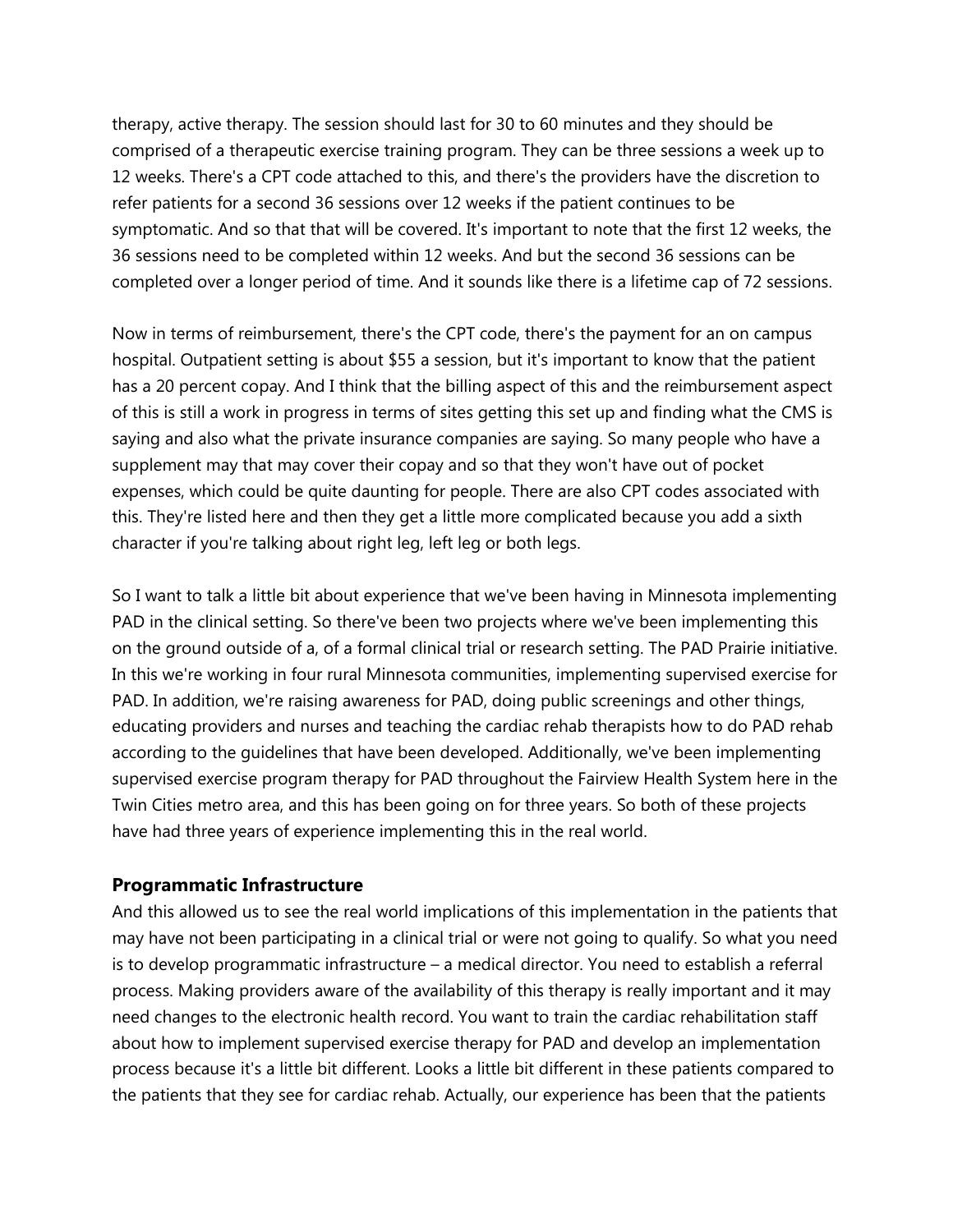seem to be a little bit sicker or more prone to other co-morbid conditions, et cetera. So it's not just the direct translation from cardiac rehab.

#### **Baseline Assessment**

We encourage a baseline assessment that can be done through a treadmill test, a graded exercise test, or a six minute walk test. The short physical performance battery is useful to look at fall-risk balance, just general strength and the timed up and go test, which is the timing of how long it takes a patient to get up out of a chair and walk a short distance turnaround, come back and sit is very revealing in terms of maybe what they're up for in terms of what kind of exercise they could be doing in additional. In addition, there are a number of a subjective assessments of the Walking Impairment Questionnaire assesses community-based walking the from the patient's perspective, so how far they can walk, how much difficulty they have going faster and how much difficulty they have climbing stairs. In addition, there are several quality of life questionnaires that have been validated specifically for PAD patients and then more general functional status questionnaires that can be used to assess functioning in PAD patients, but then also allow comparisons across other kinds of patients who have been assessed with these instruments.

#### **Equipment Orientation**

The other thing that's really important is to orient the patient to the exercise equipment. So helping them understand how it works, what they need to do, what they, what control they have so that they're not intimidated by it is really important. This is an example of an evaluation form. A number of these are being developed and posted on different websites. There'll be available for use. I think the important thing is to develop something that makes sense for you and your institution and gets that the data that you want, but you certainly want a medical history. Know what their risk factors are, doing a pain screen. If they have a stress test, you want to document the results of that. You want to make sure that you inspect their feet and know if they have any wounds on their feet.

#### **Wound Examination / ABI**

Sometimes people will start an exercise program without wounds, but if they don't have the proper fitting shoes, they can develop blisters on their feet and it's really important to help them be aware of how important it is to do a foot inspection, to take care of their feet and to know that they're not injuring their feet. You also want to know if they've had an exercise ABI, which we strongly encourage and both a resting ABI and Post Exercise ABI can be, can give a lot of information about what the baseline status of the patient is in terms of disease severity. And also what are their symptoms of claudication? What's the location, what did it feel like?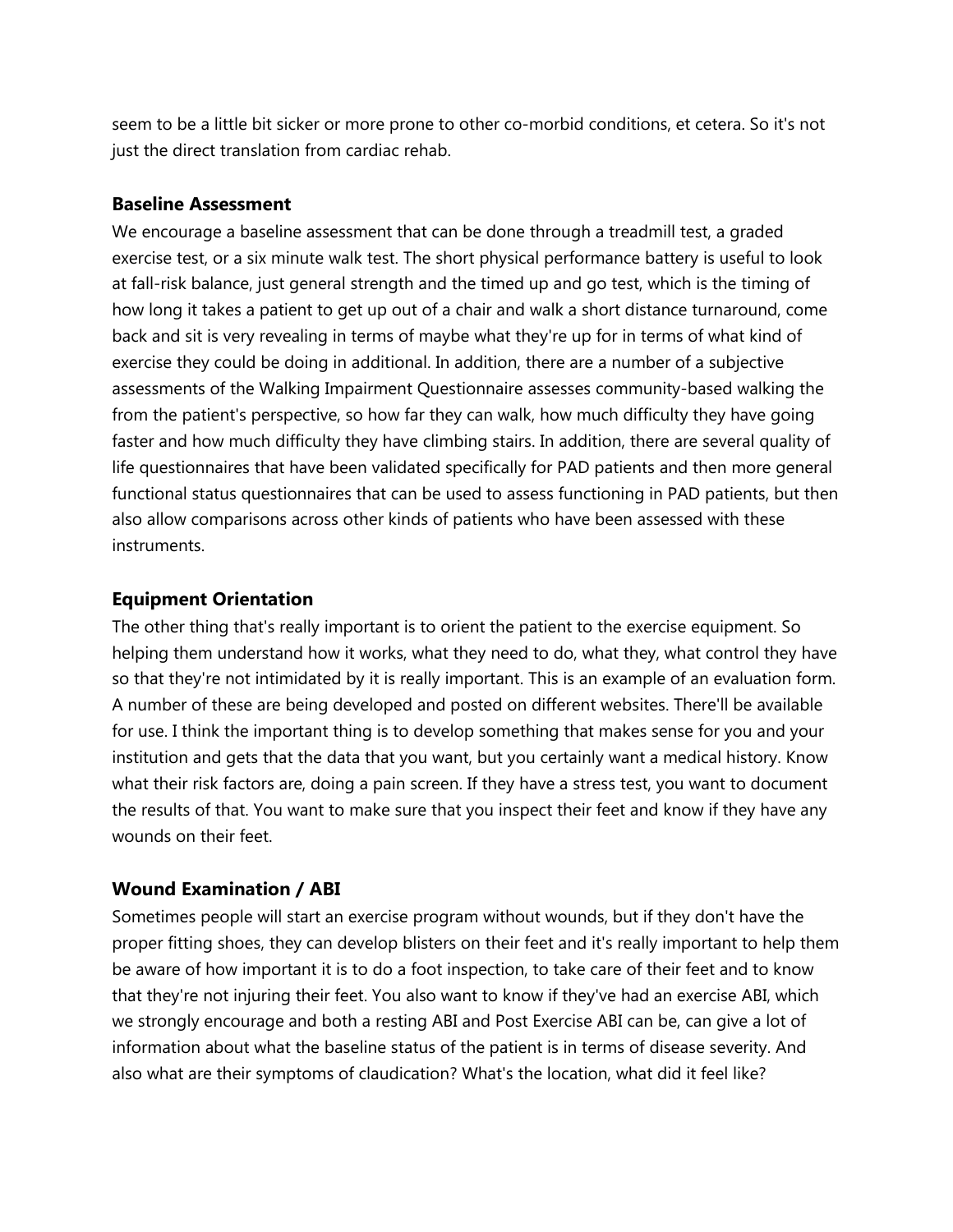# **Tracking Over Time**

This is an example of a therapy evaluation for a six minute walk test that can be used where you would do an initial and then a discharge. So you can see the comparison over time. You look at the time and the distance walked, their heart rate, their exercise and recovery, heart rate, their blood pressure, both resting and during exercise and recovery. How long did it take them to develop claudication and, and what was that distance and then what their total distance walked and when they were doing that walking test, how far, how much exertion were they during, what was their rating of exertion? You can use the Omni scale or the FORD scale and you might want to measure oxygen saturation just to make sure that they're safe to do that exercise test.

# **Fall Risk Screening**

Again, you can do a fall screen. Have you fallen within the last year? This may affect the mode of exercise that you choose. And then what was their initial net level either during their six minute walk test or during their first exercise session, what were the times of their timed up and go test? Sometimes these can be done twice. And then you can record these levels again at discharge to see the difference, that that's happened. And it's quite impressive when you have somebody starting at a zero percent grade at two miles an hour. And suddenly they're at at 12 weeks they're at an eight percent grade and two point four miles an hour. And that's a big difference in terms of mets and a change in one met level has a significant impact on mortality. So this is a nice measure to record and also looking at their goals, and, and what, what are their goals for the exercise therapy, what do they feel like they need to accomplish to feel like it's going to make a difference in their lives?

So treadmill walking exercise, as we've mentioned, is considered the gold standard for exercise therapy. Initial prescription is determined by the baseline functional testing or by the first exercise session, determining what's the best speed and grade for the patient. So you perform a treadmill familiarization to determine their preferred walking speed. And then the training consists of intermittent bouts of walking and resting based on their claudication level.

# **Claudication Pain Scale**

You use the claudication scale to determine these exercise and rest cycles. Too have a claudication pain scale. This is from the ACSM where zero is no pain, and then four is the most severe pain you can experience. And then one is that claudication onset time or distance that that's the first feeling of any pain in the legs and then a two or sometimes three is where the pain level at which exercise should cease. Some patients will be saying that they're at a two and they're limping and can barely walk.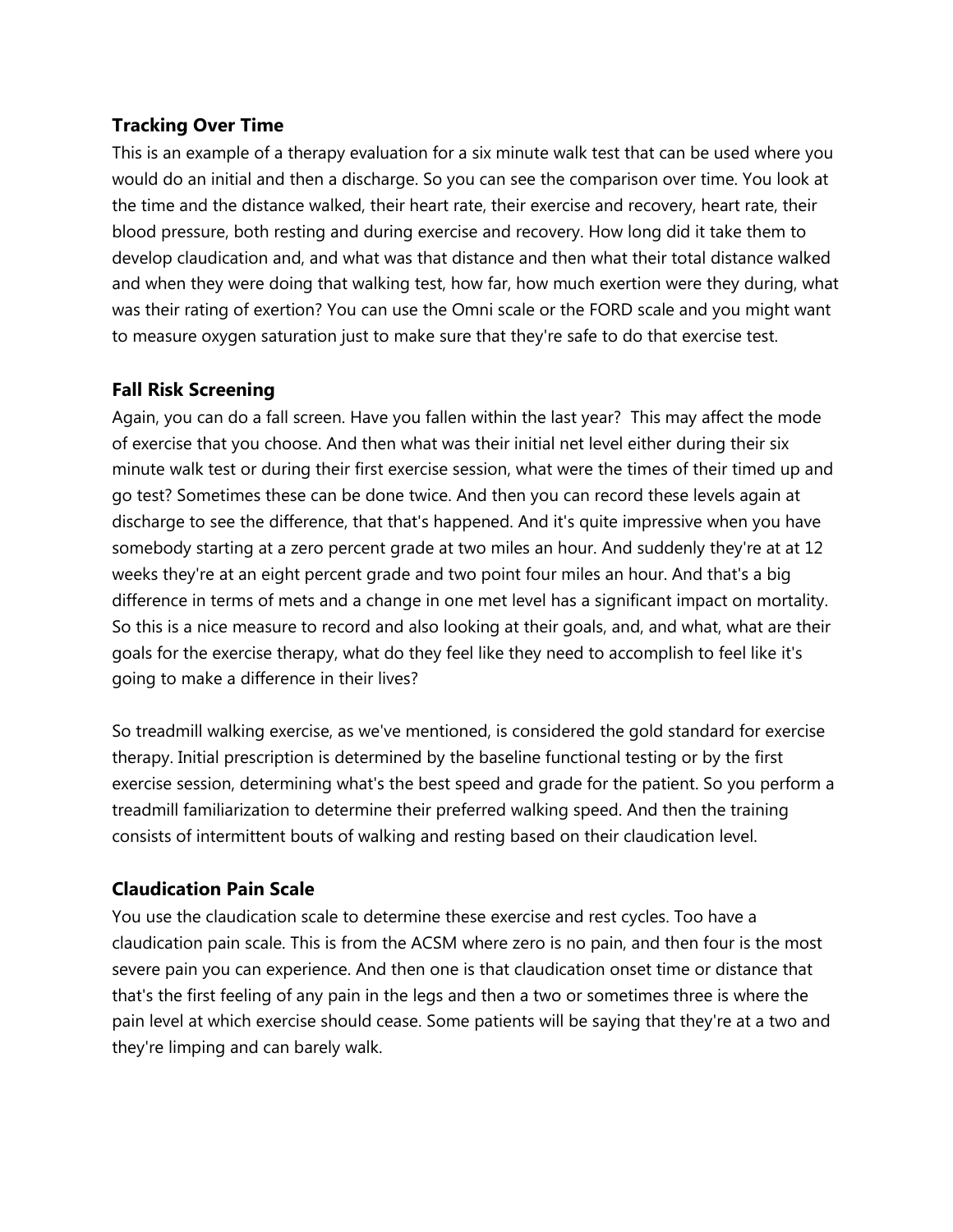And some patients will say they're at a three when they're not really exhibiting a much discomfort. So it's very individualized of how far you push between these two. The pain scale that we use is a six point scale, zero to five scale. Again, the first zero and one are the same and there's just a little more gradation between mild, moderate, moderately severe pain. And in this scale, the patient should stop exercising a during between a three and a four and they should stop before they get to that five before they have severe pain. That you don't want to push them that far. So in terms of the intensity and the time you begin at an initial speed and grade, they'll bring on claudication within two to five minutes. So you walked to bring on the claudication there, you gradually, patients are going to be progressively increasing in that walking time and that's what we want.

So then when they get to a two or three to four, depending on what scale you're using, they stop and sit and when they reach this moderate intensity pain, and then they resume when the pain has completely subsided. Now, some people don't want to sit, they just want to stop on the treadmill and then wait for the pain to go away, which it often does in a couple minutes, and then start again. But if they want to sit, that's okay. So either is fine and you can continually repeat this process for a total time of walking and resting of 30 to 60 minutes. And then you progressively increase the grade and speed over time as they're walking duration improves. This is an example of a supervised exercise therapy progress note. So each line would be a bout of exercise.

# **Documenting Modality and Change in Time To Claudication Pain**

So they document what they're doing in terms of modality. If it's a treadmill would be the speed and the grade, the time that they walk. When was the onset of pain? What was the maximum pain that they reached before they stopped? What was their rating of perceived exertion during that time? And then how long did they have to rest, but before the pain subsided, if you're using another workload such as arm bike, leg bike, total, recumbent stepping machine, then you would record potentially watts or level of exercise as opposed to grade and speed and then each- When they start again, you do it again. And so then you can gradually, you accumulate the time, document that total exercise time, their total rest time, total session time, if they had any other symptoms beyond claudication, are they doing any home exercise?

So this is a way for the therapist to kind of keep track of what happens and how the patient progresses with each exercise session.

### **Progression Scheme: Changing Grade and Walking Speed**

This is an example of a progression scheme that we used in the ETC study where they choose a comfortable walking speed and you adjust the grade as needed, so that they can get to a three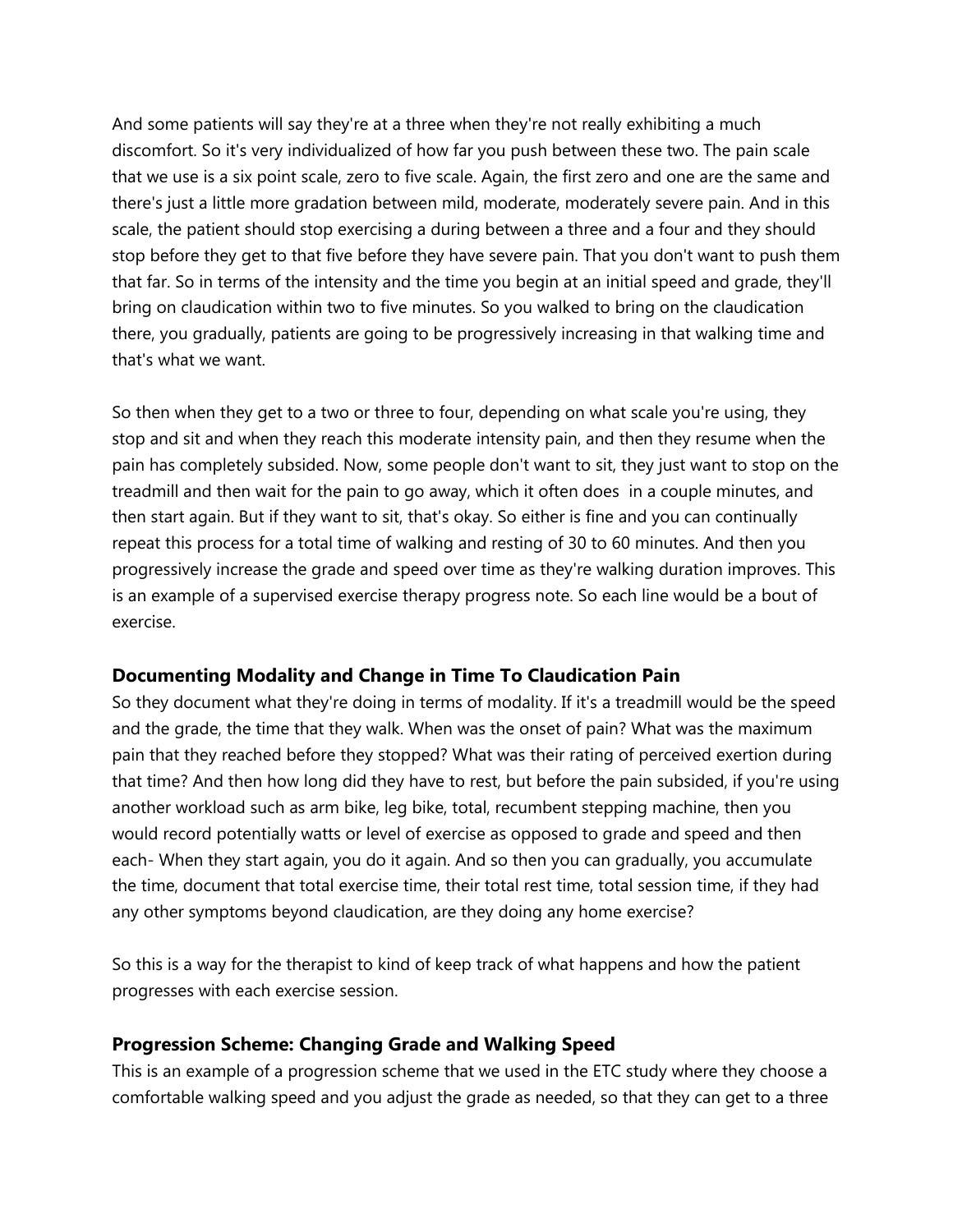to four at a claudication within five, no less than five and no more than 10 minutes. And then you have the participant rest until the pain dissipates and you repeat those intervals for 60 minutes as tolerated. And then the second session you'd repeat the same exercise prescription. And then once the patient can go for eight to 10 minutes or more, then you start increasing the grade and then you would continue increasing the grade until they can go to 10 percent. Once they go to 10 percent, we try to start increasing the speed and then that would continue in until three miles an hour.

And then you can start increasing the grade again. However, most patients are not going to get to a 10 percent rate in three miles an hour. So you're going to be usually at exercising patients between two and three miles an hour, and between zero and 10 percent grade. And then if they're not able to get to that eight to 10 minutes, you just keep them at the same intensity. The caveat is if they don't progress over a period of time, if you're going for a couple of weeks, and they're not progressing at all, you may want to evaluate whether a different mode of exercise is indicated. So in the real world as we've been experiencing this, we realize that most of the PAD exercise trials have compared treadmill exercise to another condition – a procedure, an alternative exercise or control and that patients needed to be able to walk on a treadmill at two miles an hour to be included in this study, otherwise they were excluded.

#### **Considering Alternatives for Hesitant or Challenged Patients**

So we found that a lot of our patients are not willing or able to walk on a treadmill or particularly not at that speed. They may have balance issues, they may just be uncomfortable with a treadmill or unfamiliar with it. So the treadmills also may be limited. And in these instances, alternative forms of exercise should be considered or a modification of the speed of the treadmill if they are willing to to be on a treadmill. The other thing is that patients could only walk on a treadmill for a very short period of time before they have to stop. They're really not getting that aerobic benefit of the walking exercise and they may be getting a lot of inflammation in their lower extremity, which could be making things worse. And so in those cases, an alternative motive exercise may be indicated.

So we recommend that we try a treadmill walking or another walking exercise first and if they're unable to do that or, as I said, if it's so short that the benefit is unlikely, consider an alternative mode. The seated aerobic arm exercise, as we saw it can be effective for some people. I think that that's particularly true for patients who have a very short walking distance or tolerance. Also, we've been using recumbent total body stepping, which is a very popular mode of exercise in the patients. And we've been finding that patients who can do only a couple of minutes on the treadmill can do as much as 20 minute bouts on new step. We've also seen that patients are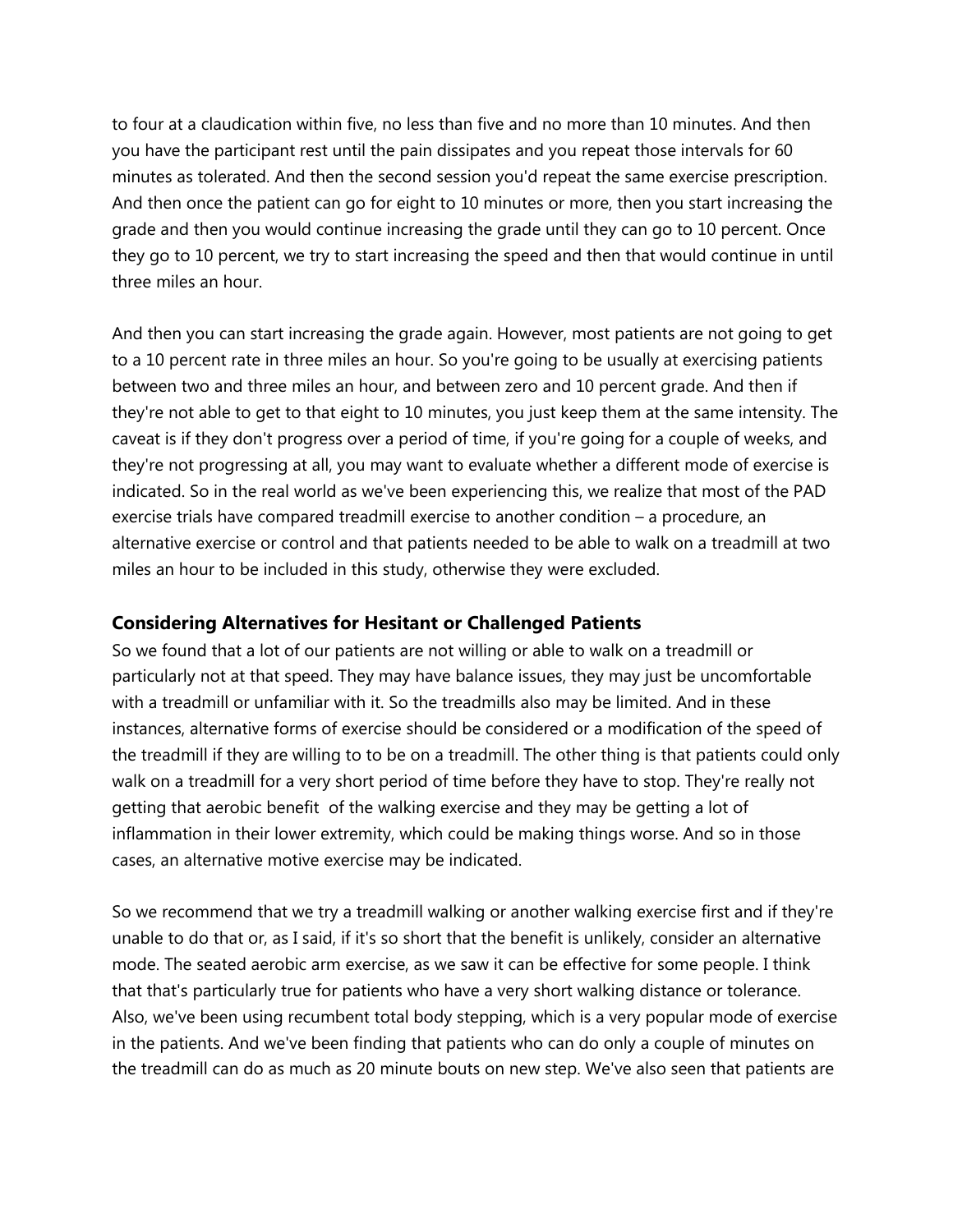really improving their thigh strength, their quadriceps strength, because this, this machine really engages their quadriceps and less their calves, which probably explains why they can go further.

We have some great stories about patients who've been able to do 12 weeks of total body stepping, and increase their ability to get up out of a chair to when they needed help before. One man was a farmer who wasn't able to climb up on his combine and by the end of 12 weeks he was able to do that to bring in the crops that he had planted earlier in the year. So there's some, I think there's a lot of exploration and that we can be doing apart from what all the previous studies have shown. In addition, I think we need more research on alternative modes of exercise. The important thing, I think is to encourage the exercise therapist to apply their art and science as they do with cardiac rehabilitation so that they're using their gifts and their experience to apply individually to these patients.

# **Upper Body Protocol**

This is an example of our upper body protocol. Essentially we start people at two minutes on and two minutes off, increase that until the end of 12 weeks they're at five minutes on one minute off, so they get 50 minutes of exercise and gradually increase the resistance to increase the workload. Again, this should be individualized. If patients are stronger in their upper body, they may be able to go for longer. And you just want to base their exercise progression are their rating of perceived exertion and their target heart rate. This is just our stepping protocol. It's similar to the treadmill protocol in terms of you base it on when they get claudication, and progress the workload accordingly. If the patients don't get claudication using this mode of exercise, then you would progress them based on rating of perceived exertion and their heart rate.

So there are some issues that are specific to PAD rehab that aren't encountered in other kinds of rehab because of the intermittent nature of the exercise. If you need a chair to sit down, where do you put that? These places can be pretty tight in terms of space, so that's a consideration. And also the consideration of somebody stopping and resting and then somebody else getting on the treadmill, while they're resting and so trying to make accommodations for preserving that treadmill, but it also lends credence to the idea that you should think about maybe when they're off the treadmill or resting, they could do a different mode of exercise for a bit and then go back to the treadmill.

### **Additional Safety Considerations**

There's safety considerations. There's the potential to unmask new angina due to increased exercise capability. And we've seen this in a number of our patients, so you want to make sure that you're following up on new signs and symptoms of coronary disease.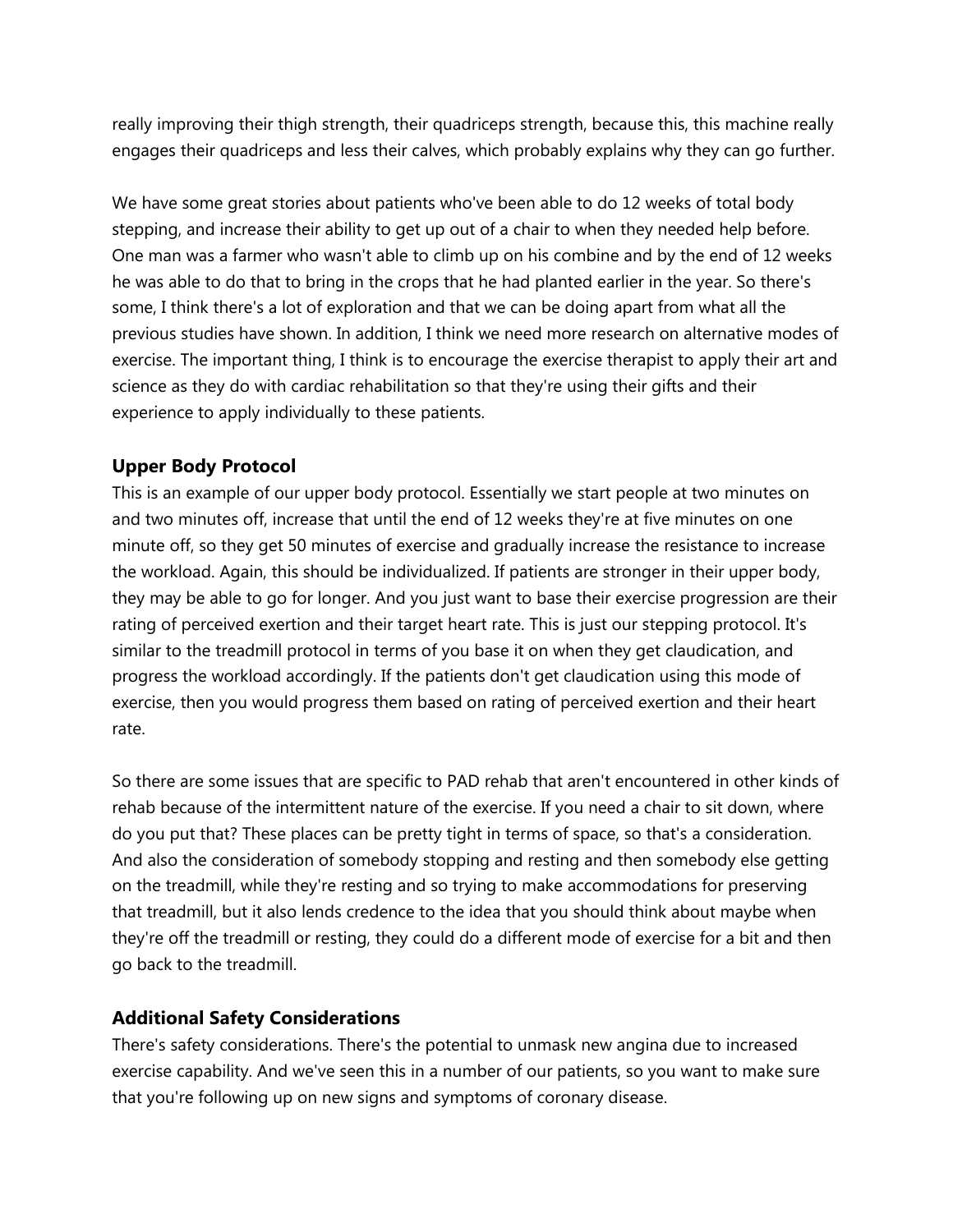We've had patients who stopped, who develop angina, get evaluated, get a coronary procedure, do cardiac rehab, and then come back into PAD rehab. There if you see an abrupt increase in claudication symptoms or a decrease in how far somebody can walk from one day to the next, that could be a sign of worsening lower extremity arterial disease and they need to be evaluated for deterioration in limb blood flow. There are also safety considerations related to the lower legs and feet. For indications of critical limb ischemia. You want to be checking with patients about sores or pain. Are they having any rest pain? If they are known to have an open sore that needs to be assessed and you want to make sure that you're not exacerbating that by exercising on weight bearing surface where the wound is, looking at the skin for the color, the lack of hair, sometimes, particularly in CLI Patients their skin is shiny, thin and fragile. And sometimes people can have what we call dependent rubor and elevation pallor. And so this is the mother of one of our therapists who gave me permission to use these. When her mother, who had critical limb ischemia, had her foot dependent, it was very, very ruborous or red and you can see that it looks very painful and angry there. And as soon as she elevated it within 15 seconds this pallor came on and that's a sign of severe arterial limitations and a classic sign of critical limb ischemia and patients may need to be under the care of a vascular specialist if they show signs of this and that should be a referral right away. I think it's important to collect outcome data. It's not a requirement by CMS, but it's part of best practices for Cardiac Rehab. And I think that if you can collect the same measures that you do at baseline, at least some kind of functional measure, objective and subjective and a quality of life measure that that can be really helpful in us documenting the efficacy of this therapy as we implement it in the clinical setting.

### **Available Resources and Conclusion**

There are also resources that are available. There are a number of places that are starting to develop intake and progress forms. They're being finalized. They're going to be able to be adapted by people for use. We have a website for our PAD Prairie Initiative where we've been developing educational tools. We've got videos on functional assessment testing, hydro initiating and progressive patient in supervised exercise, treadmill, exercise and aerobic arm exercise. The American Association of Cardiovascular and Pulmonary Rehab website has an updated PAD rehab toolkit.

And also the AHA has commissioned a science advisory on how to implement supervised exercise therapy for patients with symptomatic PAD and that's going to be completed within the next six months at least. So that's going to be a nice summary, short kind of advisory on how do you implement this, what are the elements ranging from the therapy principles to billing and other things. So it's wait for that and that should be coming soon and I'm sure they're going to be many other resources popping up as people start implementing this on the ground. Thank